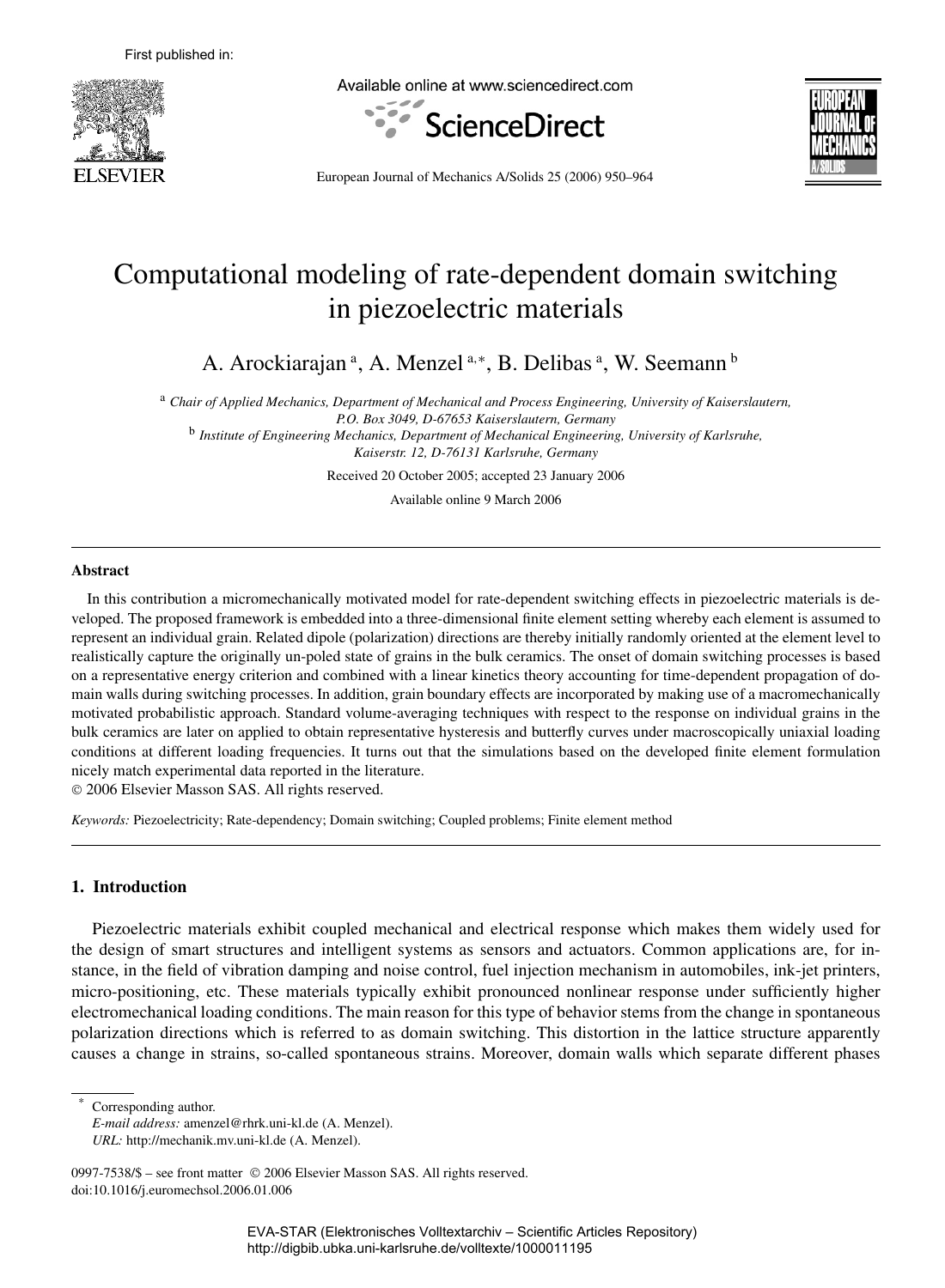within individual grains, as typically observed in poly-crystalline piezoelectric materials, also move through the crystal so that the domain switching process is inherently inhomogeneous. Various types of experiments have been studied and reported in the literature in order to better understand the nonlinear behavior of these materials; the reader is referred to the contributions by, e.g., Cao and Evans (1993), Hwang et al. (1995), Lynch (1996), Lu et al. (1999) or Huber and Fleck (2004) and references cited therein, where the specimen of interest is usually subjected to quasi-static cyclic electric and/or mechanical loading.

Computational modeling of nonlinear response of piezoelectric materials can be classified into two major approaches: On the one hand, micromechanical formulations directly address fundamental physical insight of the material. When setting up such theories, different length scales according to which particular aspects of the material behavior and substructure can be incorporated into the model; compare, for instance, Hwang et al. (1995), Chen and Lynch (1998) or Lu et al. (1999). In general, these models account for the bulk piezoelectric material being composed of various randomly oriented sub-cells. Commonly, volume averaging techniques are then applied to analyze the macroscopic behavior of representative specimens. Concerning the switching process itself, initialization of domain switching is, for instance, initiated if the reduction of potential energy exceeds a certain threshold; compare Hwang and McMeeking (1998a, 1998b). Alternative formulations, e.g., based on volume fraction concepts are elaborated by Chen et al. (1997) among others. Li and Weng (2001) recently proposed a formulation wherein thermodynamic considerations motivated the reduction in Gibbs free energy to serve as the driving force for switching. A critical switching value of the electric displacement for mono-crystalline piezoceramics together with additional stability arguments has been elaborated by Fotinich and Carman (2000). On the other hand, phenomenological or rather macromechanical approaches constitute an alternative modeling concept. A representative set of state variables is thereby adopted and incorporated into essential expressions and functions such as the free energy. Further constitutive relations and evolution equations are then established by taking fundamental thermodynamic considerations into account; see for instance Lynch and McMeeking (1994), Kamlah and Tsakmakis (1999), Landis (2002) or Schröder and Romanowski (2005). When setting up such phenomenologically motivated theories, one generally has the choice whether to fix material properties or to allow the material properties to change during the deformation process.

In general, the behavior of piezoelectric materials turns out to be rate-dependent which means that domains at the micro-level require a certain time to switch. This property obviously also affects the overall macroscopic response of piezoelectric materials. Janta (1971) developed a model to estimate the influence of the domain shape and different loading frequencies on the amplitude of the hysteresis loop as well as on the coercive electric field. The reported results indicate that the coercive electric field is solely slightly affected by the shape of the domain structure itself. In this context, Abeyaratne et al. (1994) developed a free energy based model and made use of a kinetic relation in order to set up a nucleation criterion. Switching response of individual phases are thereby captured by means of a constitutive theory. Furthermore, Arlt (1996a, 1996b) proposed a modeling framework within which the propagation of new phases is dominated by the phase boundaries between the old and new nucleated phases. Rate-dependent response at excitation frequency ranges including domain wall motion has been addressed by Smith and Ounaies (2000).

The finite element method turned out as a powerful tool for numerical simulations of piezoelectric materials. Fundamentals for the problem at hand have been addressed by Allik and Hughes (1970), wherein use of variational principles has been made. Subsequently, (nonlinear) finite element formulations have been investigated in different contexts; see for instance the coupled formulations in Gaudenzi and Bathe (1995) and Schröder and Gross (2004) or, for an overview, the monograph by Silvester and Ferrari (1996). In general, finite element techniques can be used to simulate both micro- and macromechanically motivated models, see for instance Hwang and McMeeking (1998a, 1998b) or Kamlah and Böhle (2001). However, applying the finite element method to micromechanical models with very fine meshes so that representative substructures are captured within a realistic macroscopic specimen size, might need too much CPU time compared with macromechanical models. Consequently, the development of powerful (coupled) homogenization techniques seems to be of particular interest.

The main goal of the present study is the development of a three-dimensional coupled finite element model, extending previous elaborations by the authors reported in Arockiarajan et al. (2005a, 2005b), to electromechanically induced rate-dependent domain switching of piezoelectric materials. The onset of domain switching is thereby initiated by means of an energy-based criterion. Moreover, nucleation of grains and propagation of domain walls are captured via a linear kinetics theory. Intergranular grain boundary effects are phenomenologically modeled by combining the switching criterion with an additional switching probability function which, practically speaking, weights a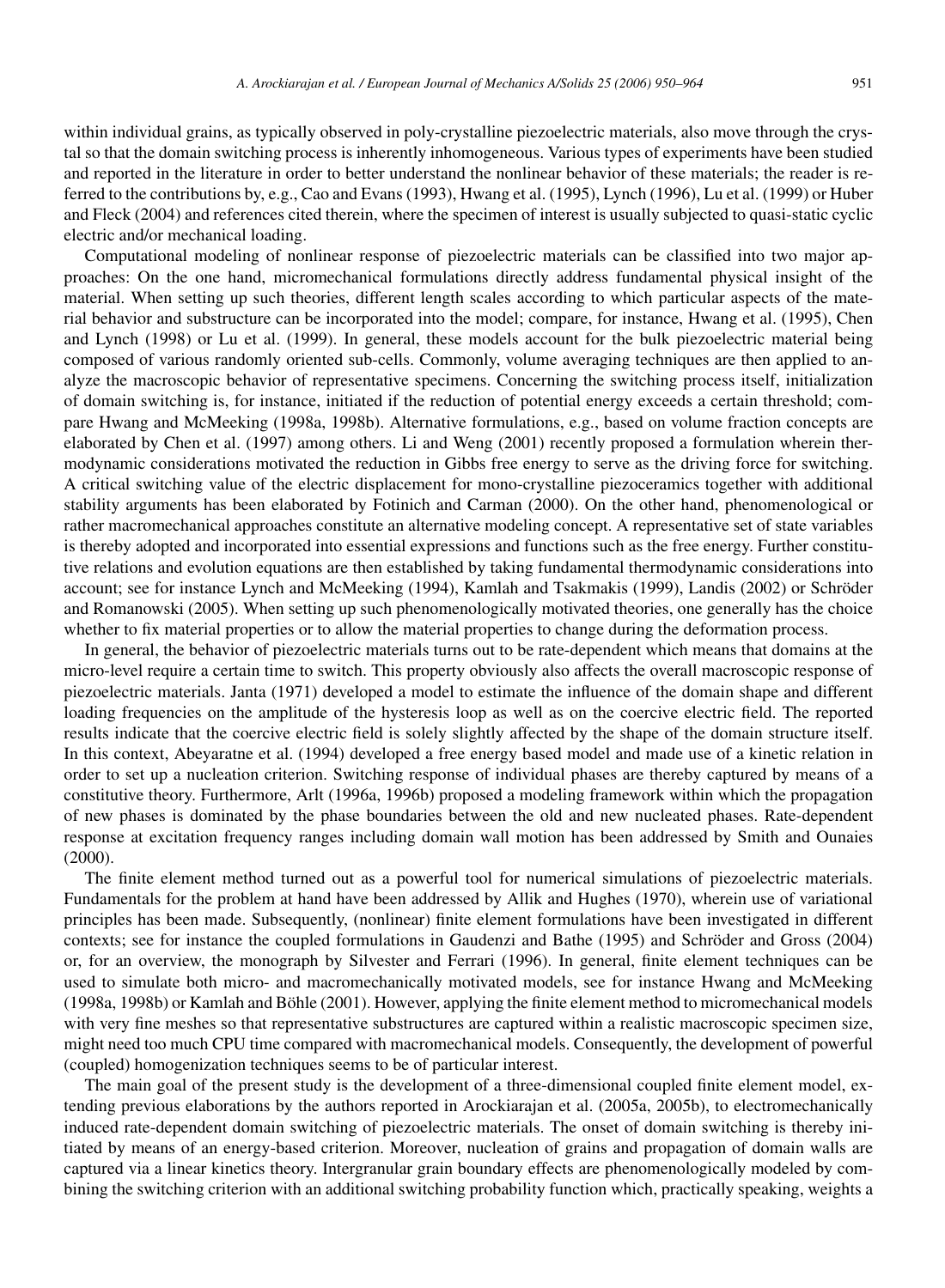critical energy barrier. Finite element simulations as based on the proposed model including standard volume averaging techniques are compared with experimentally measured hysteresis and butterfly curves reported in the literature.

The paper is organized as follows: Section 2 briefly reviews essential balance relations and constitutive equations for piezoelectric materials. The modeling of rate-independent and in particular rate-dependent domain switching as well as the incorporation of intergranular effects are addressed in Section 3. Numerical examples as based on a coupled finite element formulation, which is summarized in Appendix A, are presented in Section 4. Finally, a short summary concludes the paper, see Section 5.

# **2. Constitutive model**

For operating temperatures above the Curie temperature the symmetry of a piezoelectric material might change, depending on the particular composition of the material, from simple cubic structures to tetragonal or rhombohedral symmetries. Within this ferroelectric phase, relative atom positions in the crystal lattice might change which gives rise to nonzero net dipole moments. The effect itself is commonly denoted as piezoelectric effect. Correlated net dipole moments (per unit volume) are usually introduced as spontaneous polarization (vectors). During such phase transitions, the movements of atoms apparently result in lattice distortions which consequently cause mechanical strains, so-called spontaneous strains. In the following, we briefly summarize essential balance relations and constitutive equations for piezoelectric materials with particular emphasis on the physical phenomena mentioned above and appropriately capturing the initially un-poled state.

## *2.1. Balance relations*

Assume B to denote the continuum body of interest. Moreover,  $\mathcal{B} \subset \mathbb{R}^3$  denotes the configuration of B as defined by placements  $\mathbf{x} \in \mathbb{R}^3$  of material points. The electric potential  $\phi \in \mathbb{R}$  and the displacement field  $\mathbf{u} \in \mathbb{R}^3$  represent the underlying essential degrees of freedom. Equilibrium of  $B$  and the corresponding Gauß equation consequently result in

$$
0 = \nabla \cdot \boldsymbol{\sigma} + \boldsymbol{b} \quad \text{in } \mathcal{B}, \qquad 0 = \nabla \cdot \boldsymbol{D} - \rho_f \qquad \text{in } \mathcal{B},
$$
  
\n
$$
\boldsymbol{u} = \boldsymbol{u}^{\text{p}} \qquad \text{on } \partial \mathcal{B}_u, \qquad \phi = \phi^{\text{p}} \qquad \text{on } \partial \mathcal{B}_{\phi},
$$
  
\n
$$
\boldsymbol{t} = \boldsymbol{t}^{\text{p}} = \boldsymbol{\sigma} \cdot \boldsymbol{n}_{\sigma} \quad \text{on } \partial \mathcal{B}_{\sigma}, \qquad -q = -q^{\text{p}} = \boldsymbol{D} \cdot \boldsymbol{n}_{D} \quad \text{on } \partial \mathcal{B}_{D}
$$
\n(1)

with  $\partial \mathcal{B}_u \cup \partial \mathcal{B}_\sigma = \partial \mathcal{B}_\phi \cup \partial \mathcal{B}_D = \partial \mathcal{B}$  and  $\partial \mathcal{B}_u \cap \partial \mathcal{B}_\sigma = \partial \mathcal{B}_\phi \cap \partial \mathcal{B}_D = \emptyset$ ; see Fig. 1 for a graphical illustration. The electric displacement vector and the stress tensor have thereby been denoted as  $\mathbf{D} \in \mathbb{R}^3$  and  $\sigma = \sigma^t \in \mathbb{R}^{3 \times 3}$ . Corresponding unit normals with respect to the underlying surfaces of interest are characterized by  $n_{\sigma,D} \in \mathbb{R}^3$ .

#### *2.2. Constitutive equations*

The commonly adopted set of so-called nonlinear constitutive equations for piezoelectric materials, accounting for spontaneous polarization  $P^s \in \mathbb{R}^3$  and trace-less spontaneous strains  $\boldsymbol{\varepsilon}^s = [\boldsymbol{\varepsilon}^s]^t \in \mathbb{R}^{3 \times 3}$ , reads



Fig. 1. Configuration and boundary conditions for the electrical and mechanical problem.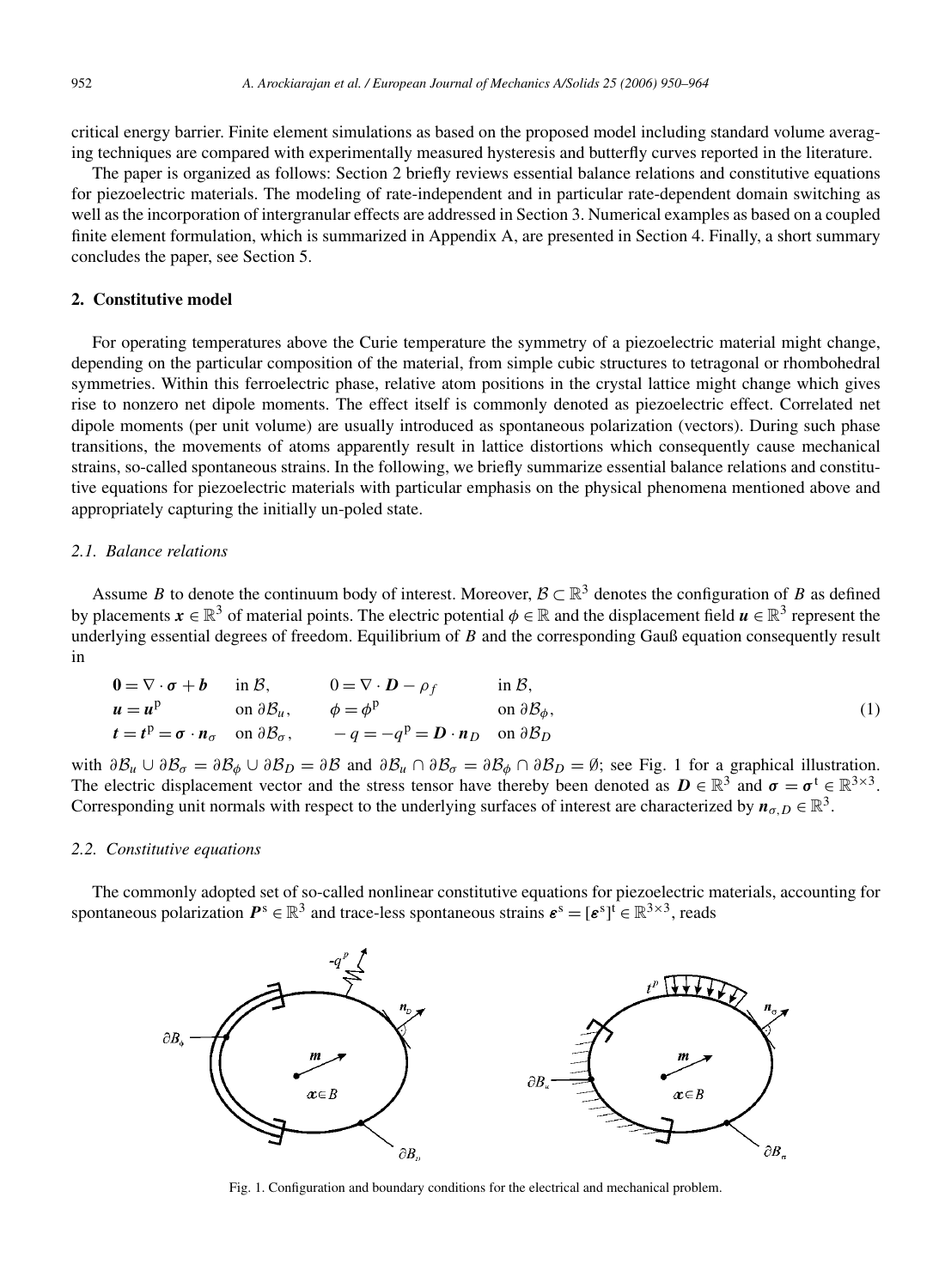$$
\sigma = \mathbf{C} : [\varepsilon - \varepsilon^{s}] - E \cdot d, \qquad D = d : [\varepsilon - \varepsilon^{s}] + \varepsilon \cdot E + P^{s}
$$
\n(2)

wherein  $\mathbf{E} = -\nabla \phi \in \mathbb{R}^3$  represents the electric field and  $\mathbf{\varepsilon} = \mathbf{\varepsilon}^{\text{t}} = \nabla^{\text{sym}} \mathbf{u} \in \mathbb{R}^{3 \times 3}$  denotes the strain tensor. Material constants are introduced by means of the elastic stiffness  $\mathbf{C} = \mathbf{C}^{\text{T}} \in \mathbb{R}^{3 \times 3 \times 3 \times 3}$ , the dielectric permittivity  $\epsilon =$  $\epsilon^t \in \mathbb{R}^{3 \times 3}$  and the piezoelectric tensor  $\mathbf{d} \in \mathbb{R}^{3 \times 3 \times 3}$ , respectively. From the physical point of view, material properties, and in particular anisotropic characteristics stemming from deformation-induced reorientation of the underlying unitcells, change during the entire deformation process. In the following, we, nevertheless, adopt an isotropic model for the elastic stiffness and dielectric permittivity, namely

$$
\mathbf{C} = \lambda \mathbf{I} \otimes \mathbf{I} + 2\mu \mathbf{I}^{\text{sym}}, \qquad \epsilon = \epsilon \mathbf{I} \tag{3}
$$

with  $\lambda$  and  $\mu$  denoting the Lamé parameters,  $\epsilon$  basically defining the dielectric permittivity and I as well as **I** abbreviating second and fourth order identity tensors. Directional dependencies of the piezoelectric tensor, however, are addressed by directly including the polarization orientation so that  $d$  accounts for transversely isotropic response of perovskite crystallites with tetragonal microstructure; to be specific

$$
\boldsymbol{d} = d_{33}\boldsymbol{M} + d_{31}[\boldsymbol{m} \otimes \boldsymbol{I} - \boldsymbol{M}] + d_{15}\bigg[\frac{1}{2}[\boldsymbol{I} \otimes \boldsymbol{m} + \boldsymbol{I} \overline{\otimes} \boldsymbol{m}] - \boldsymbol{M}\bigg]
$$
(4)

wherein  $m \in \mathbb{R}^3$ ,  $\|m\| = 1$ ,  $M = m \otimes m \otimes m$  and  $[I \otimes m + I \overline{\otimes} m]$ :  $a = [I \otimes m + I \overline{\otimes} m]$ :  $a^t \forall a \in \mathbb{R}^{3 \times 3}$ , respectively. Apparently, the piezoelectric tensor might vary from domain to domain with the unit-cell orientations  $m$  being aligned according to the polarization vector, i.e.  $m = P^s / ||P^s||$ . For the symmetry class  $4mm$  of interest in this work, m is in the 100 family so that six different orientations (at fixed principal directions of the unit-cell) come into the picture.

# *2.3. Random polarization initialization*

The virgin or rather un-poled state of piezoelectric materials is characterized by randomly oriented or in fact equally distributed polarization vectors. Consequently, the initial macroscopic response possesses almost isotropic properties since the initial polarization of the bulk piezoceramics vanishes at the macroscopic level. In view of the poly-crystalline substructure, individual grains are subdivided into several domains equipped with possibly different polarization directions. Under sufficiently high loading conditions, however, the polarization directions might reorient, see Fig. 2 for a graphical illustration. The deformation-induced polarization reorientation is addressed in the subsequent section, while we now focus on how the initial un-poled state is taken into account within the proposed finite element framework.

For the computation of the initial unit-cell orientation  $m$ , which also determines the initial polarization vector  $P^s$  as well as the initial spontaneous strains  $\epsilon^s$ , commonly applied Eulerian angles  $(\Phi, \Theta, \Psi)$  are adopted; see for instance the monograph by Goldstein et al. (2002) for detailed background information. To be specific,  $\Phi, \Psi \in [0, 2\pi)$  and  $\sin(\Theta - \frac{\pi}{2}) \in [-1, 1]$  are generated by random. The polarization direction consequently takes, e.g., the format

$$
\mathbf{m} = [s(\Phi)c(\Psi) + c(\Theta)c(\Phi)s(\Psi)]\mathbf{e}_1 - [s(\Phi)s(\Psi) - c(\Theta)c(\Phi)c(\Psi)]\mathbf{e}_2 - [s(\Theta)c(\Phi)]\mathbf{e}_3 \tag{5}
$$



Fig. 2. Two-dimensional graphical illustration of the un-poled virgin state (left) and the fully-poled state (right) after electrical loading of a poly-crystalline piezoelectric material.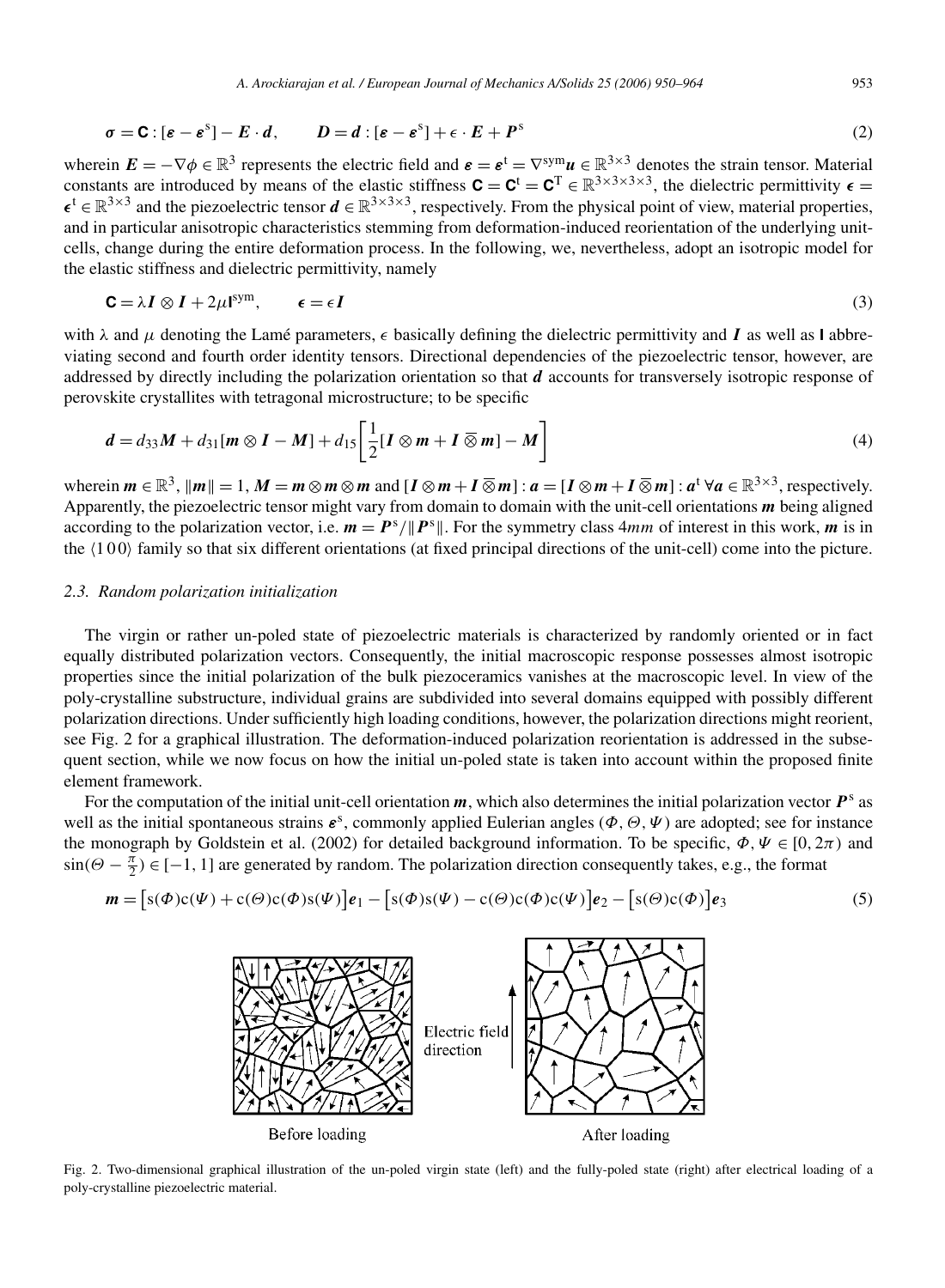wherein use of the abbreviations  $c(\bullet)$  and  $s(\bullet)$  for  $\cos(\bullet)$  and  $\sin(\bullet)$  has been made and, moreover,  $\{e_{1,2,3}\}$  denotes a space-attached Cartesian frame. The initialization of the spontaneous strain tensor  $\varepsilon$ <sup>s</sup> additionally requires providing an orthonormal frame including  $m$ , say  $\{m_1, m_2, m_3 = m_1 \times m_2\}$ . Choosing  $m_2 = m$ , we observe that  $m_1$  allows, by analogy with Eq. (5), representation as

$$
\boldsymbol{m}_1 = \left[c(\boldsymbol{\Phi})c(\boldsymbol{\Psi}) - c(\boldsymbol{\Theta})s(\boldsymbol{\Phi})s(\boldsymbol{\Psi})\right]\boldsymbol{e}_1 - \left[c(\boldsymbol{\Phi})s(\boldsymbol{\Psi}) + c(\boldsymbol{\Theta})s(\boldsymbol{\Phi})c(\boldsymbol{\Psi})\right]\boldsymbol{e}_2 + \left[s(\boldsymbol{\Theta})s(\boldsymbol{\Phi})\right]\boldsymbol{e}_3\tag{6}
$$

so that initial spontaneous strains can be introduced via

$$
\boldsymbol{\varepsilon}^{\mathrm{s}} = \varepsilon^{\mathrm{s}} \bigg[ m_2 \otimes m_2 - \frac{1}{2} [m_1 \otimes m_1 + m_3 \otimes m_3] \bigg]. \tag{7}
$$

Obviously, nonvanishing initial contributions of  $P^s \neq 0$  and  $\varepsilon^s \neq 0$  give rise to (inhomogeneous) electric displacements and initial mechanical stresses.

## **3. Rate-dependent domain switching**

The polarization vector is generally assumed to be aligned with the orientation of the unit-cell. Since these directions are, for the tetragonally microstructured problem at hand, in the  $\langle 1 \ 0 \ 0 \rangle$  family, solely 90° or 180° domain switching occurs. Practically speaking, switching effects might reorient the actual polarization vector either according to  $m_{n+1} \in \{\pm m_1, \pm m_3\}\vert_{t_n}$  (90° switching) or subjected to  $m_{n+1} \in \{-m_2\}\vert_{t_n}$  (180° switching), respectively, whereby  $\Delta t = t_{n+1} - t_n > 0$  refers to a finite time interval.

#### *3.1. Energy-based switching criterion*

In the progression of this work, possible reduction in free energy  $(\Delta U)$  is assumed to initiated domain switching processes. Conceptually speaking, switching processes come into the picture as soon as a particular (change in) energy barrier is exceeded, namely if

$$
\Delta U(\mathbf{u},\phi) + \Delta \psi_{\rm c} \leqslant 0 \tag{8}
$$

is violated. The ansatz is adopted (together with boundary conditions) from the contribution by McMeeking and Hwang (1997) wherein  $\Delta \psi_c$  denotes the particular (constant) energy barrier per unit volume. If switching occurs, the spontaneous polarization vector  $P^s$  is assumed to adjust its direction m but to retain its magnitude  $P^s = ||P^s||$ . Accordingly, the polarization change  $\Delta P^s$  satisfies

$$
\boldsymbol{P}_{n+1}^{\mathrm{s}} = \boldsymbol{P}_n^{\mathrm{s}} + \Delta \boldsymbol{P}^{\mathrm{s}} \quad \text{with } \Delta \boldsymbol{P}^{\mathrm{s}} = \boldsymbol{P}^{\mathrm{s}}[\boldsymbol{m}_{n+1} - \boldsymbol{m}_n]. \tag{9}
$$

The jump in spontaneous strains is chosen so that its principal directions remain constant, i.e. generally persist aligned with the uni-cell orientation. Consequently, principal spontaneous strain values are allowed to shift. Incorporation of the polarization orientation as the predominant principal spontaneous strain direction consequently results in the representation

$$
\boldsymbol{\varepsilon}_{n+1}^{\mathrm{s}} = \boldsymbol{\varepsilon}_n^{\mathrm{s}} + \Delta \boldsymbol{\varepsilon}^{\mathrm{s}} \quad \text{with } \Delta \boldsymbol{\varepsilon}^{\mathrm{s}} = \frac{3}{2} \varepsilon^{\mathrm{s}} [\boldsymbol{m}_{n+1} \otimes \boldsymbol{m}_{n+1} - \boldsymbol{m}_n \otimes \boldsymbol{m}_n]
$$
(10)

wherein  $\varepsilon^s = \sqrt{2/3} ||\mathbf{e}^s||$  and tr $(\mathbf{e}^s) = 0$  being obvious. With these kinematic or rather compatibility considerations in hand, we next adopt the approach advocated by Hwang et al. (1995) for the energy-base switching criterion, namely

$$
\Delta U = \boldsymbol{E} \cdot \Delta \boldsymbol{P}^{\rm s} + \boldsymbol{\sigma} : \Delta \boldsymbol{\varepsilon}^{\rm s} > 2E_0 P_0 \quad \text{with } E_0, P_0 > 0.
$$
\n
$$
(11)
$$

The critical energy barrier  $V_c \Delta \psi_c$  is thereby directly related to the coercive electric field  $E_0$  and the critical polarization value  $P_0$ . Nevertheless, not only one but several switched polarization states might meet the criterion in Eq. (11) within one (specific) load step. The subsequently applied algorithm therefore incorporates the particular switched state corresponding to the largest amount in energy reduction which, however, might still violate Eq. (11). The applied criterion nicely serves for numerical simulations of rate-independent and rate-dependent switching embedded into a robust iterative finite element setting.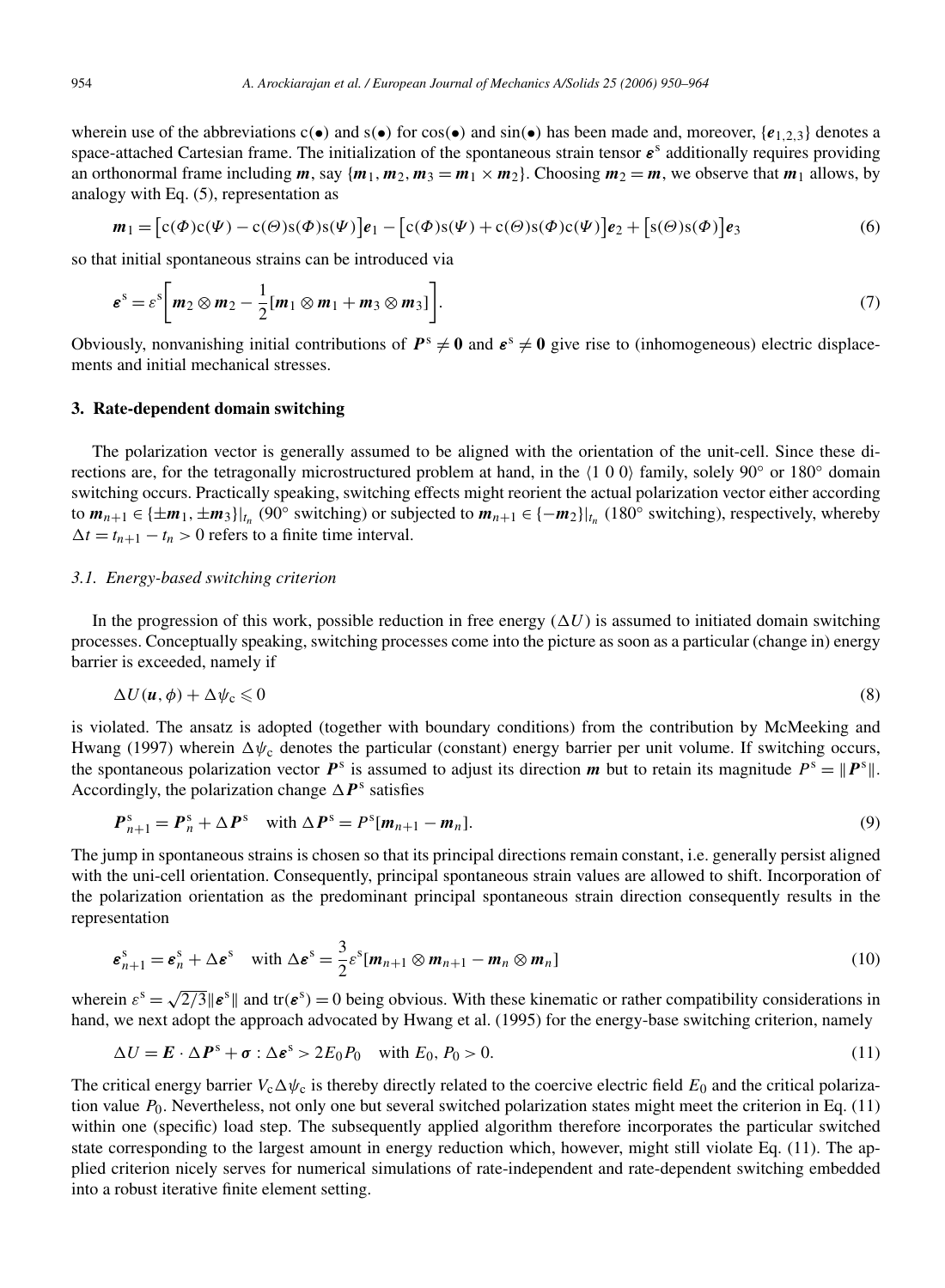#### *3.2. Rate-dependencies based on a volume fraction concept*

The domain switching framework elaborated above accounts for rate-independent phase transformations, i.e. until now it has been assumed that the switching process can be completed within the considered time interval  $\Delta t$ . From the physical point of view domain switching requires a finite interval of time which might be larger than the particularly chosen value for  $\Delta t$ ; see Fig. 3 of a graphical illustration of domain wall motion. Moreover, these effects influence the overall macroscopic response so that rate-dependency is also observe at the macro-level. To give an example, cyclic loading experiments result in different hysteresis and butterfly curves for different loading frequencies.

In the progression of this work, a linear kinetics theory for the propagation of new phases through the material of interest is adopted; for a detail discussion the reader is referred to Delibas et al. (2006) and Arockiarajan et al. (2005a). In addition to the initiation of nucleation as based on Eq. (11) a critical time duration for the switching process is introduced. Practically speaking, if the time interval  $\Delta t$ , relating two subsequent incremental load steps, is larger than this critical time period, the phase boundary is enabled to completely propagate through the domain so that the switching process can be completed. Otherwise, the relation between  $\Delta t$  and the critical time duration is used to determine the volume fraction which switches. To be specific, this limit time parameter  $\Delta t_1$  is assumed to be defined by the ansatz

$$
\Delta t_{\parallel} = \frac{C}{\|E\|} \quad \text{with } C = \beta d > 0 \tag{12}
$$

being a temperature dependent parameter, compare Merz (1954). For purpose of illustration, we refer to a blocktype specimen under macroscopically uni-axial loading conditions in the following. The electric potential is thereby prescribed at the top and bottom surfaces,  $\phi_{top} \neq 0$  but  $\phi_{bot} = 0$ ; compare Fig. 5. In this regard, let  $f_{\phi} = 1/T_{\phi}$  denote the frequency of the applied electric potential which is linearly increased and decreased in time. Consequently,  $T_{\phi}$ 



Fig. 3. Two-dimensional graphical illustration of domain wall motion.



Fig. 4. Macroscopically uni-axial loading condition: triangular cyclic electrical loading (left) and representative incremental electrical loading step (right).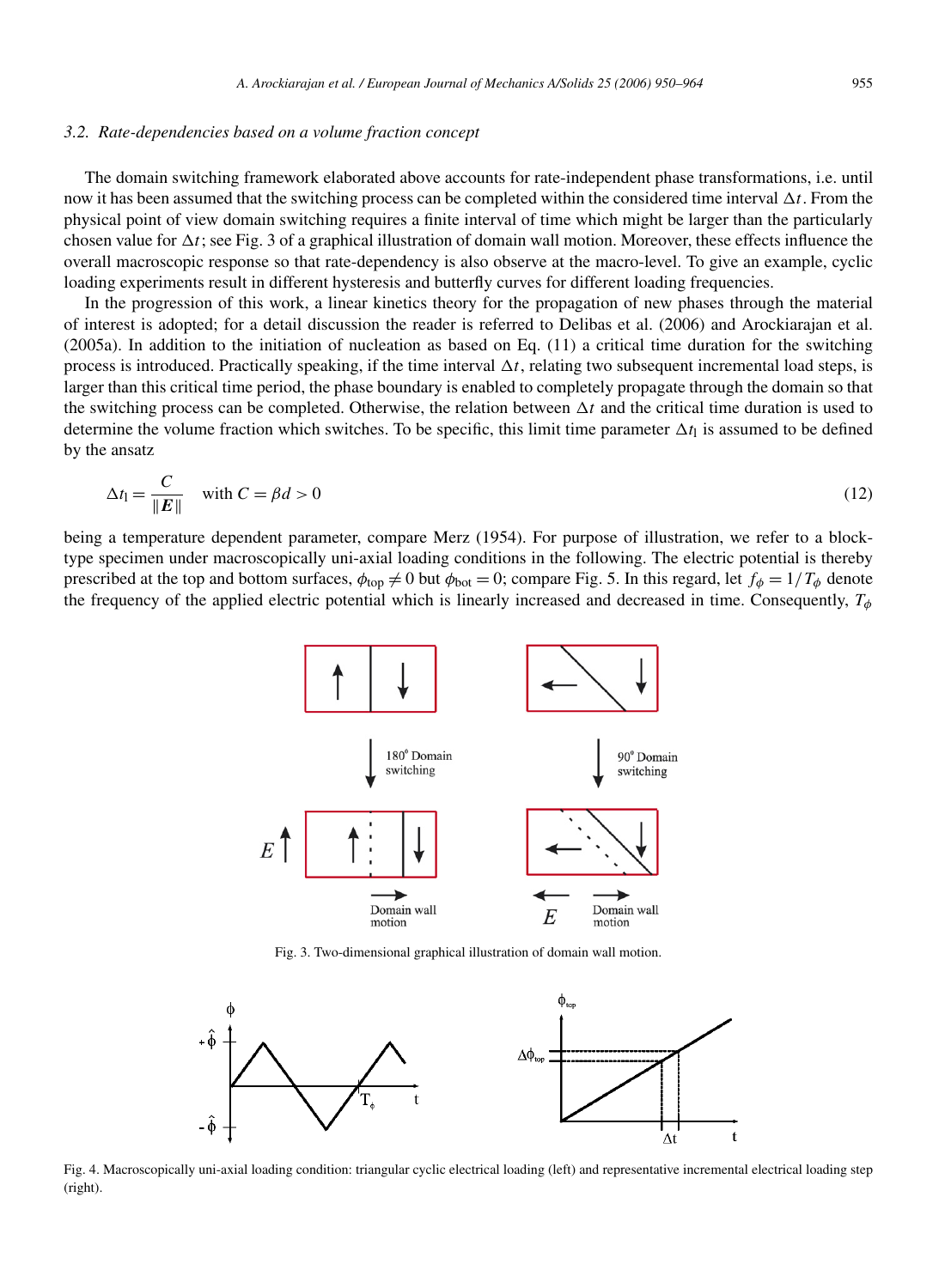

Fig. 5. Boundary conditions applied to the finite element discretization of the block-like specimen.

characterizes the time period of a full loading cycle, see Fig 4. Having these particular loading conditions in mind, the rate of the electric potential  $\phi_{\text{top}}$  allows representation as

$$
\dot{\phi}_{\text{top}} = \pm 2\hat{\phi} / \left[\frac{1}{2}T_{\phi}\right] = \pm 4\hat{\phi} / T_{\phi} = \pm 4\hat{\phi} f_{\phi}
$$
\n(13)

wherein  $\hat{\phi} > 0$  characterizes the loading amplitude of the electric potential. Conceptually speaking, incremental loading steps of the electric potential  $\Delta\phi_{\text{top}}$  are prescribed and consequently render essential boundary conditions; compare Fig. 4. Apparently, the correlated time interval takes the format

$$
\Delta t = \Delta \phi_{\text{top}} / \phi_{\text{top}} = \Delta \phi_{\text{top}} / [4 \phi f_{\phi}]
$$
\n(14)

from which we observe that  $\Delta t$  decreases for increasing loading frequencies  $f_{\phi}$ . Within the subsequent numerical examples,  $\Delta\phi_{\text{top}}$  and  $\hat{\phi}$  are assumed to remain constant. If, however,  $\Delta t < \Delta t_1$  and switching has been activated, the entire phase transformation process is (physically) not completed within  $\Delta t$ . Consequently, we accept that solely a fraction of the domain switches as represented by the ratio  $\tau$ . In practice, closing the phase transition might need several time steps  $\Delta t$  if, for instance, rather large loading frequencies  $f_{\phi}$  are applied. With this framework of a linear kinetics theory in hand, we next choose a particular ansatz for the volume fraction defining the switching subdomain  $\Delta V$  with respect to the overall domain volume V. In this regard, let

$$
\Delta V = V \frac{\Delta t_{\rm p}}{\Delta t_{\rm l}} \quad \text{which motivates} \quad \tau = \frac{\Delta V}{V} = \frac{\Delta t_{\rm p}}{\Delta t_{\rm l}} \tag{15}
$$

wherein  $\Delta t_p \leq \Delta t_1$  denotes the time elapsed since the nucleation process has been initiated (for a particular load step). For  $\Delta t_1 > \Delta t$  we, accordingly, perform a linear interpolation between the totally switched  $(\hat{\boldsymbol{P}}_{n+1}^s, \hat{\boldsymbol{\varepsilon}}_{n+1}^s)$  and un-switched state ( $\mathbf{P}_n^s$ ,  $\mathbf{\varepsilon}_n^s$ ) with respect to the volume fraction ratio  $\tau$ , namely

$$
\boldsymbol{P}_{n+1}^{\mathrm{s}} = \tau \widehat{\boldsymbol{P}}_{n+1}^{\mathrm{s}} + [1 - \tau] \boldsymbol{P}_n^{\mathrm{s}}, \qquad \boldsymbol{\varepsilon}_{n+1}^{\mathrm{s}} = \tau \widehat{\boldsymbol{\varepsilon}}_{n+1}^{\mathrm{s}} + [1 - \tau] \boldsymbol{\varepsilon}_n^{\mathrm{s}}.
$$
 (16)

The computation of  $\hat{\boldsymbol{P}}_{n+1}^s$  and  $\hat{\boldsymbol{\varepsilon}}_{n+1}^s$  is thereby directly based on Eqs. (9), (10). The rate-independent case, as developed in Eqs. (9), (10), is naturally included by setting  $\tau = 1$  for  $\Delta t \ge \Delta t_1$ .

**Remark 3.1.** The modified update scheme in Eq. (16) does, apparently, not preserve the norm of  $P^s$  and  $\varepsilon^s$ . An alternative algorithmic implementation is provided by, e.g.,  $m_2 = P^s / ||P^s||$ ,  $P^s \leftarrow P^s m_2$  and  $\epsilon^s = \epsilon^s [m_2 \otimes m_2 - \epsilon^s m_1]$  $\frac{1}{2}[m_1 \otimes m_1 + m_3 \otimes m_3]]$ , compare Eq. (7), which will numerically be investigated in future research.

#### *3.3. Grain boundary effects*

Individual grains in poly-crystalline piezoelectric materials are interconnected with each other at the grain boundaries. These boundaries particularly affect switching processes inside individual grains which is commonly denoted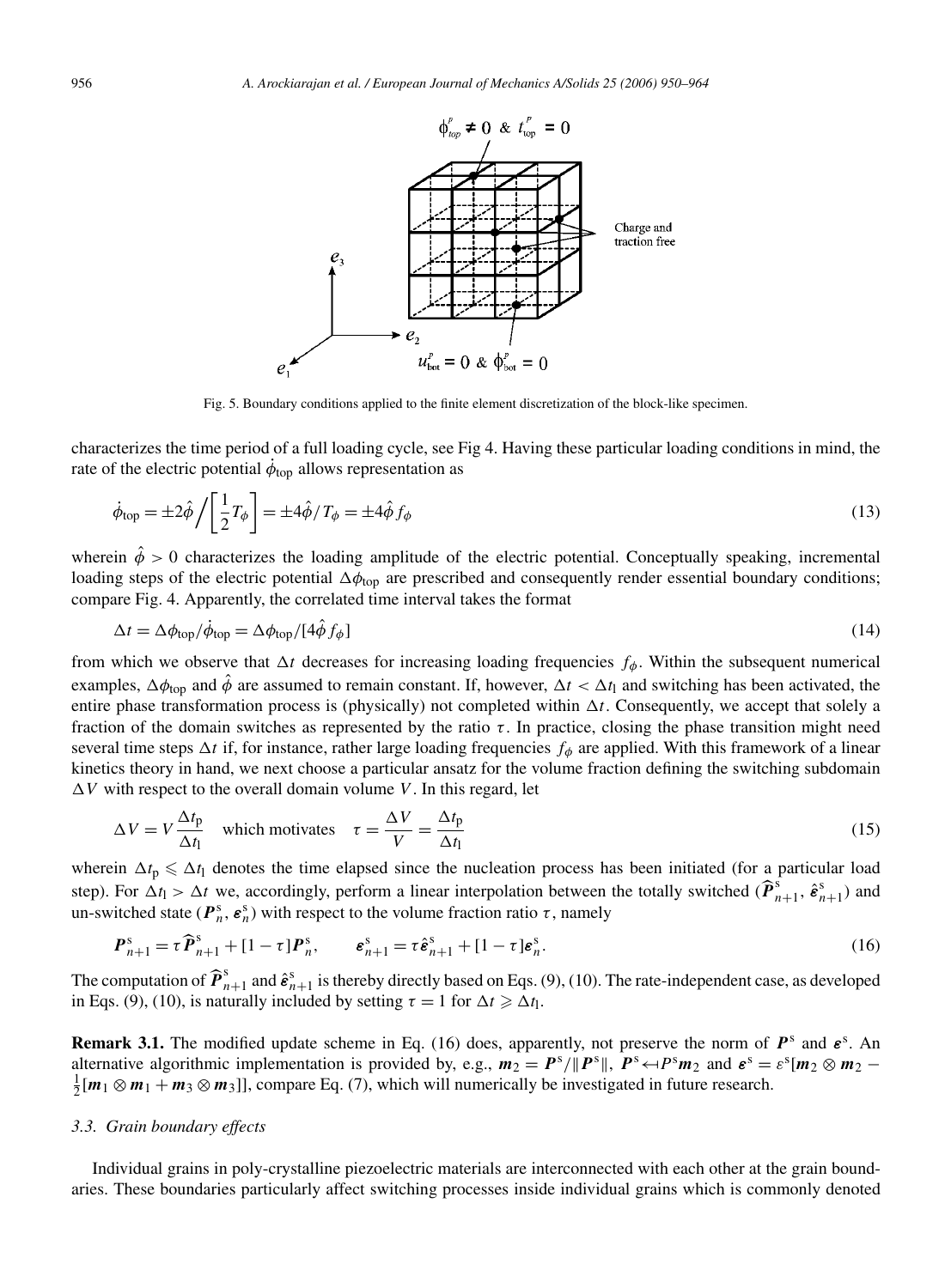as so-called intergranular or grain boundary effects. To give an example, compatibility constraints might result in high stress levels nearby grain boundaries so that switching might be initiated under macroscopic loading levels at which phase transitions would otherwise be rather unexpected. Moreover, the initial random orientation of the polarization vectors further supports local electromechanical loading levels which can considerably vary from a macroscopic mean value. In summary, due to intergranular effects, domain switching usually occurs at loading levels well below the, e.g., macroscopic coercive electric field. Consequently, nonlinear response of piezoelectric materials is experimentally also within small electromechanical loading ranges observed. We will phenomenologically address this relevant modeling aspect by means of an additional switching probability function  $P$ , i.e.

$$
P = \begin{cases} \left[ \frac{\overline{E}^e \cdot \Delta P^{se} + \bar{\sigma}^e : \Delta \varepsilon^{se}}{2E_0 P_0} \right]^k & \text{for } \overline{E}^e < E_0, \\ 1 & \text{for } \overline{E}^e \geqslant E_0 \end{cases} \tag{17}
$$

wherein  $\overline{E}^e = \|\overline{E}^e\|$  and the material parameter  $k \ge 0$  allows calibration of simulations with experimental data. Moreover, use has thereby been made of volume-averaged quantities with respect to individual domains as represented by single finite elements within the subsequent numerical examples, namely

$$
\overline{E}^{\mathbf{e}} = \frac{1}{\mathcal{V}^{\mathbf{e}}} \int_{\mathcal{V}^{\mathbf{e}}} E^{\mathbf{e}} \, \mathrm{d}v, \qquad \bar{\sigma}^{\mathbf{e}} = \frac{1}{\mathcal{V}^{\mathbf{e}}} \int_{\mathcal{V}^{\mathbf{e}}} \sigma^{\mathbf{e}} \, \mathrm{d}v \tag{18}
$$

so that the finally applied energy-based switching criterion, compare Eq. (11), results in

$$
\overline{E}^e \cdot \Delta P^{se} + \bar{\sigma}^e : \Delta \varepsilon^{se} > 2E_0 P_0 P. \tag{19}
$$

# **4. Numerical examples**

The subsequent numerical examples are based on a three-dimensional finite element framework. A brief outline of the coupled formulation is summarized in Appendix A. We will assume that each crystallite is represented by one (eight-node brick) finite element and, moreover, consider the polarization vector and spontaneous strain tensor to remain uniform within one element. Conceptually speaking,  $P^s$  and  $\varepsilon^s$  are attached to individual elements rather than to integration points as commonly applied for internal variable formulations in computational inelasticity. The orientation initialization of the underlying unit-cells is perform via random generation as highlighted in Section 2.3 and the onset of domain switching follows the criterion developed in Eqs. (11), (16), (19). A staggered iteration scheme is applied for the subsequent finite element examples: (i) for given boundary/loading conditions,  $\phi$  and  $\boldsymbol{u}$ are computed at fixed  $P^s$ ,  $\varepsilon^s$  and  $d$ , (ii)  $P^s$ ,  $\varepsilon^s$  and  $d$  are allowed to switch element-wise for given  $\phi$  and  $u$ , (iii) for identical boundary/loading conditions,  $\phi$  and  $u$  are recomputed based on the updated values for  $P^s$ ,  $\varepsilon^s$  and  $d$ ; a detailed flowchart is summarized in Table 1. As previously mentioned, the chosen polarization direction within the switched domain refers to that orientation among five kinematically admissible which (for given  $\phi$  and  $\bf{u}$ ) results in the largest energy reduction. Furthermore, all finite elements are allowed to switch at the same time. For computational efficiency (among other reasons), this iterative scheme is solely repeated once even though the finally computed state is not necessarily in electromechanical equilibrium in the sense that further switching might occur at the particular loading level. Nevertheless, the developed algorithm turns out to perform very robust and to render results which are in reasonably good agreement with experimental measurements.

In view of reproducing common experimental setups, a block-like specimen under electrical loading conditions is considered in the following. Essential boundary conditions are introduced by means of prescribing the electric potential at the top,  $\phi_{top}^p$ , and bottom surface,  $\phi_{bot}^p$ ; see Fig. 5 for a graphical illustration. The electric potential at the bottom surface  $\phi_{bot}^p$  is thereby throughout zero while the loading itself is performed by incrementally increasing and decreasing  $\phi_{top}^p$  in a cyclic but quasi-static manner. Charge and traction free conditions are applied to the remaining surfaces – the displacements at the bottom surface  $u_{bot}^p$ , however, being clamped. For illustration purpose of commonly studied hysteresis and butterfly curves and in order to compare the later on obtained numerical results with experimental data, volume averaged quantities of interest are projected onto the longitudinal electrical loading direction  $e_3$ , namely

$$
D = e_3 \cdot \frac{1}{\mathcal{V}} \int\limits_{\mathcal{V}} D dv, \qquad E = e_3 \cdot \frac{1}{\mathcal{V}} \int\limits_{\mathcal{V}} E dv, \qquad e = e_3 \cdot \frac{1}{\mathcal{V}} \int\limits_{\mathcal{V}} \varepsilon dv \cdot e_3.
$$
 (20)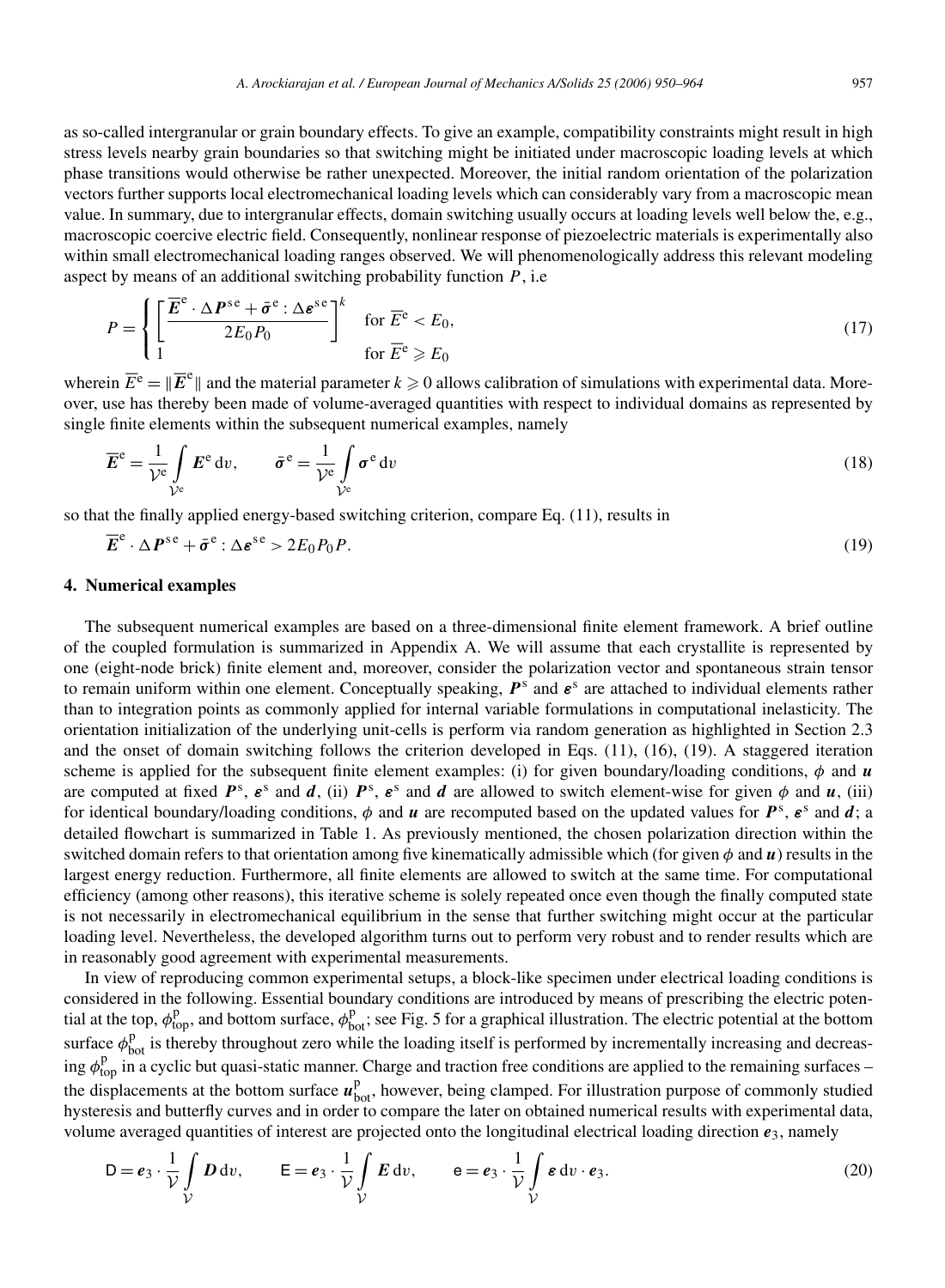| piezoelectric switching                                                                                                                                                                                       |
|---------------------------------------------------------------------------------------------------------------------------------------------------------------------------------------------------------------|
| loop over all time steps                                                                                                                                                                                      |
| loop over all load steps                                                                                                                                                                                      |
| global iteration step                                                                                                                                                                                         |
| loop over all elements                                                                                                                                                                                        |
| loop over all integration points                                                                                                                                                                              |
| compute $E^e$ , $e^e$ , $D^e$ , $\sigma^e$ and $\mathbf{r}_{\phi}^e$ , $\mathbf{r}_{u}^e$ , $\mathbf{K}_{\phi\phi}^e$ , $\mathbf{K}_{\phi u}^e$ , $\mathbf{K}_{uu}^e$ , $\mathbf{K}_{uu}^e$                   |
| assemble $\bf{r}$ and $\bf{K}$                                                                                                                                                                                |
| update $\phi$ and $\boldsymbol{u}$                                                                                                                                                                            |
| loop over all elements                                                                                                                                                                                        |
| loop over all integration points                                                                                                                                                                              |
| check switching criterion                                                                                                                                                                                     |
| update $P^{\rm se}$ , $\varepsilon^{\rm se}$ , $d^{\rm e}$ wrt to lowest energy level                                                                                                                         |
| recompute $\phi$ and u with updated $P^{\rm se}$ , $\varepsilon^{\rm se}$ , $d^{\rm e}$                                                                                                                       |
| global iteration step                                                                                                                                                                                         |
| loop over all elements                                                                                                                                                                                        |
| loop over all integration points                                                                                                                                                                              |
| compute $E^e$ , $\varepsilon^e$ , $D^e$ , $\sigma^e$ and $\mathbf{r}_{\phi}^e$ , $\mathbf{r}_{u}^e$ , $\mathbf{K}_{\phi\phi}^e$ , $\mathbf{K}_{\phi u}^e$ , $\mathbf{K}_{\mu\phi}^e$ , $\mathbf{K}_{\mu u}^e$ |
| assemble $\bf{r}$ and $\bf{K}$                                                                                                                                                                                |
| update $\phi$ and $\boldsymbol{u}$                                                                                                                                                                            |
| determine volume-averaged quantities D, E, e                                                                                                                                                                  |
| determine actual (nucleated) state – (for rate dependent model)                                                                                                                                               |

Table 1 Flowchart of the finite element algorithm: staggered iteration technique applied to

The subsequent finite element calculations refer to a block-like specimen arranged in a  $9 \times 9 \times 9$  cube and its discretization has been performed with  $9 \times 9 \times 9$  linear eight node bricks (Q1Q1) with the edges of the mesh being aligned with the global Cartesian frame  $\{e_{1,2,3}\}\$ , see Fig. 5. Standard material parameters for PIC 151 have been adopted from the literature:  $\epsilon = 0.0666$  [µF/m],  $d_{33} = 1.52 \times 10^{-9}$  [m/V],  $d_{31} = -0.57 \times 10^{-9}$  [m/V],  $d_{15} = 1.856 \times 10^{-9}$  [m/V], Young's modulus  $E = \mu [3\lambda + 2\mu]/[\lambda + \mu] = 30.3$  [GPa], Poisson ration  $\nu = \lambda/[2\lambda + 2\mu] = 0.3$ ,  $\varepsilon^s = 2.7 \times 10^{-3}$ ,  $P^s = P_0 = 0.1938$  [C/m<sup>2</sup>],  $E_0 = 0.4$  [MV/m], and, moreover,  $C = 0.003$  [MV/m] as well as  $|\Delta \phi_{top}| = 1.0$  [KV]. Concerning the boundary conditions, three different loading frequencies and amplitudes are chosen, i.e.  $f_{\phi} = 0.01$ ,  $f_{\phi} = 0.10$ ,  $f_{\phi} = 1.00$  [Hz] and  $\hat{\mathsf{E}} = 2.0$ ,  $\hat{\mathsf{E}} = 1.5$ ,  $\hat{\mathsf{E}} = 1.0$  [MV/m].

Numerical examples studied in the progression of this work exclusively deal with rate-dependent response even though rate-independent modeling is naturally included within the proposed formulation; compare Sections 3.1 and 3.2. For detailed studies of rate-independent behavior we refer the reader to Arockiarajan et al. (2005b) where compressive loading stresses are additionally addressed. Application of axial and lateral mechanical loading (besides longitudinal electrical loading) to the rate-dependent formulation for piezoelectric materials developed in this contribution constitutes future research.

#### *4.1. Simulation of rate-dependent switching without grain boundary effects*

Incorporation of grain boundary effects is, for comparison reasons, neglected in this section, i.e. we throughout choose  $P = 1$  or rather  $k = 0$ .

Figs. 6–8 show hysteresis and butterfly curves for various loading amplitudes and frequencies. Apparently, the hysteresis curves possess sharp corners near the macroscopic coercive electric field which is commonly not observed in experiments. It is, however, experimentally verified that the macroscopic coercive electric field depends on the loading frequency which is clearly captured by the numerical results displayed in Figs. 6–8 since the simulated macroscopic coercive electric field increases with increasing loading frequencies irrespective of the loading amplitudes. This increase is even observed for an electric field loading amplitude of  $\hat{E} = 1.0$  [MV/m] which is in the range of the macroscopic coercive electric field itself, see Fig. 8. Another important observation is that the electric displacements and longitudinal strains decrease for higher loading frequencies – even if the amplitude of the applied electric field decreases. Furthermore, Figs. 6 and 7 additionally underpin that the electric displacements and total strain evolution is not entirely saturated for a loading frequency of 1.00 [Hz] compared with the almost quasi-static loading cases at 0.10 or 0.01 [Hz]. Practically speaking, the electric displacements and total strains rather increase at points where the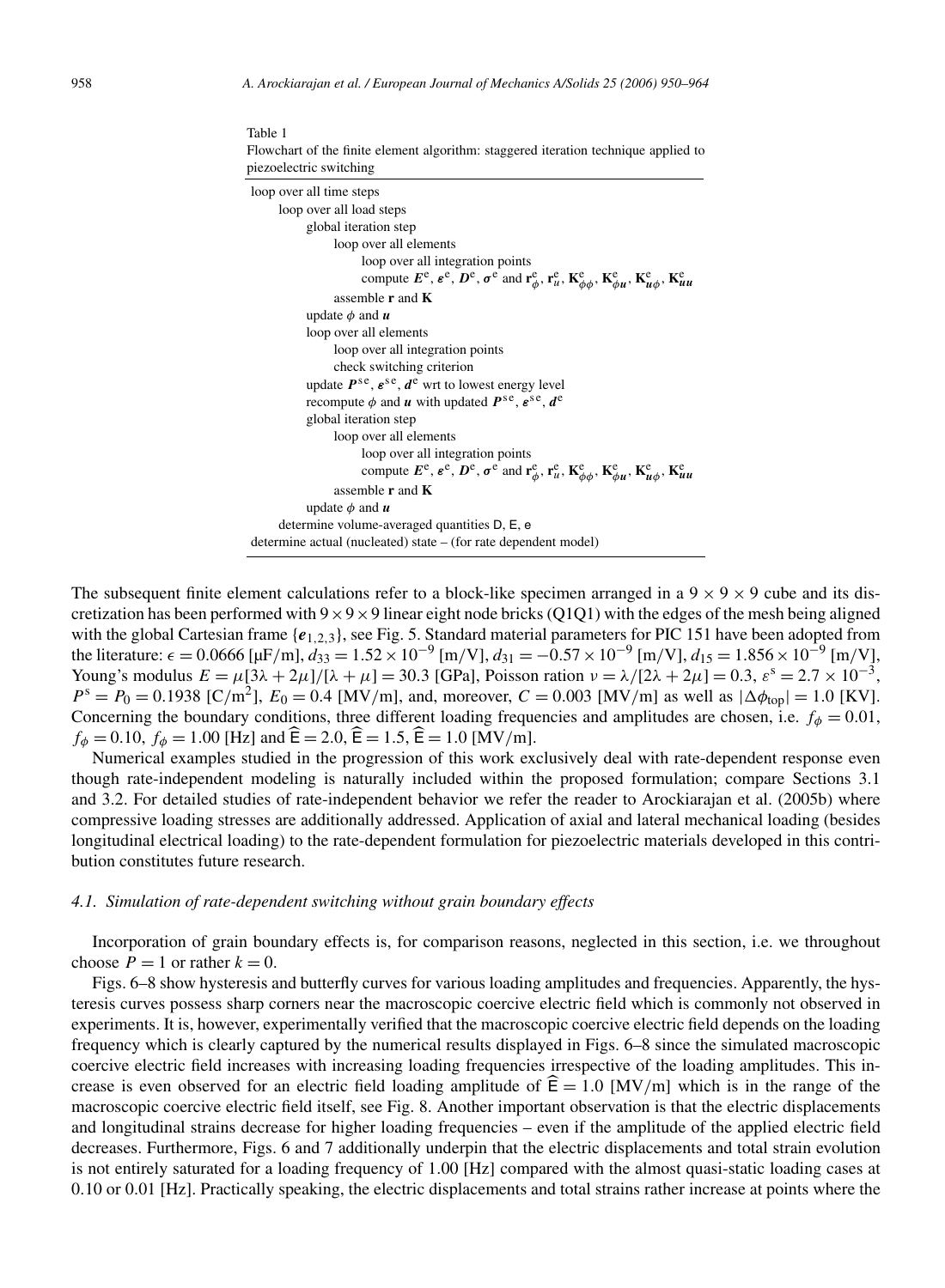

Fig. 6. Hysteresis and butterfly curves without probability function ( $k = 0$ );  $\hat{\mathbf{E}} = 2.0$  [MV/m].



Fig. 7. Hysteresis and butterfly curves without probability function ( $k = 0$ );  $\hat{\mathbf{E}} = 1.5$  [MV/m].



Fig. 8. Hysteresis and butterfly curves without probability function ( $k = 0$ );  $\hat{\mathbf{E}} = 1.0$  [MV/m].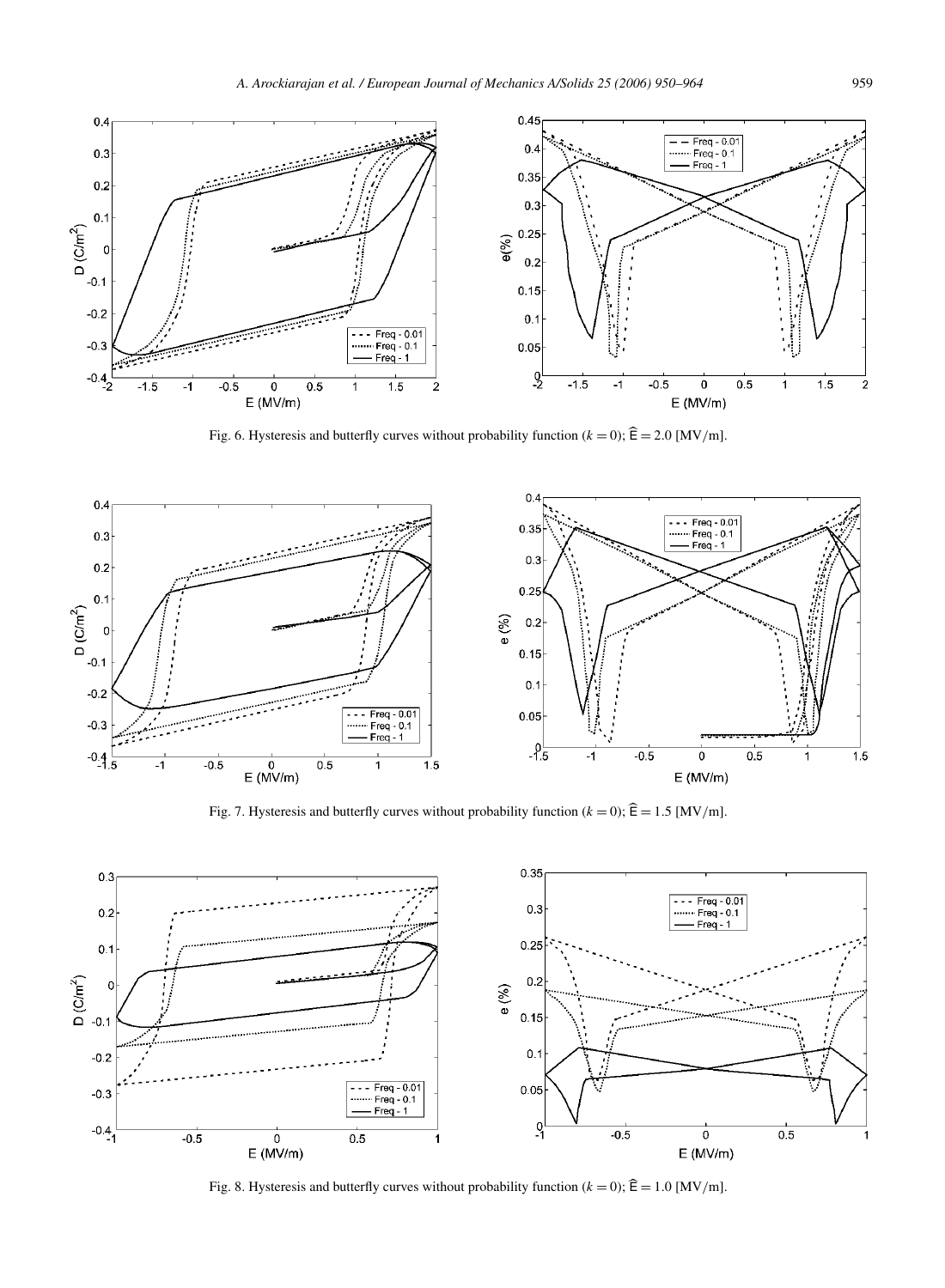

Fig. 9. Hysteresis curve with fifth order probability function ( $k = 5$ ), (left) and experimental data – Zhou et al. (2001), (right);  $\hat{E} = 2.0$  [MV/m].



Fig. 10. Hysteresis curve with fifth order probability function ( $k = 5$ ), (left) and experimental data – Zhou et al. (2001), (right);  $\hat{E} = 1.5$  [MV/m].



Fig. 11. Hysteresis curve with fifth order probability function ( $k = 5$ ), (left) and experimental data – Zhou et al. (2001), (right);  $\hat{E} = 1.0$  [MV/m].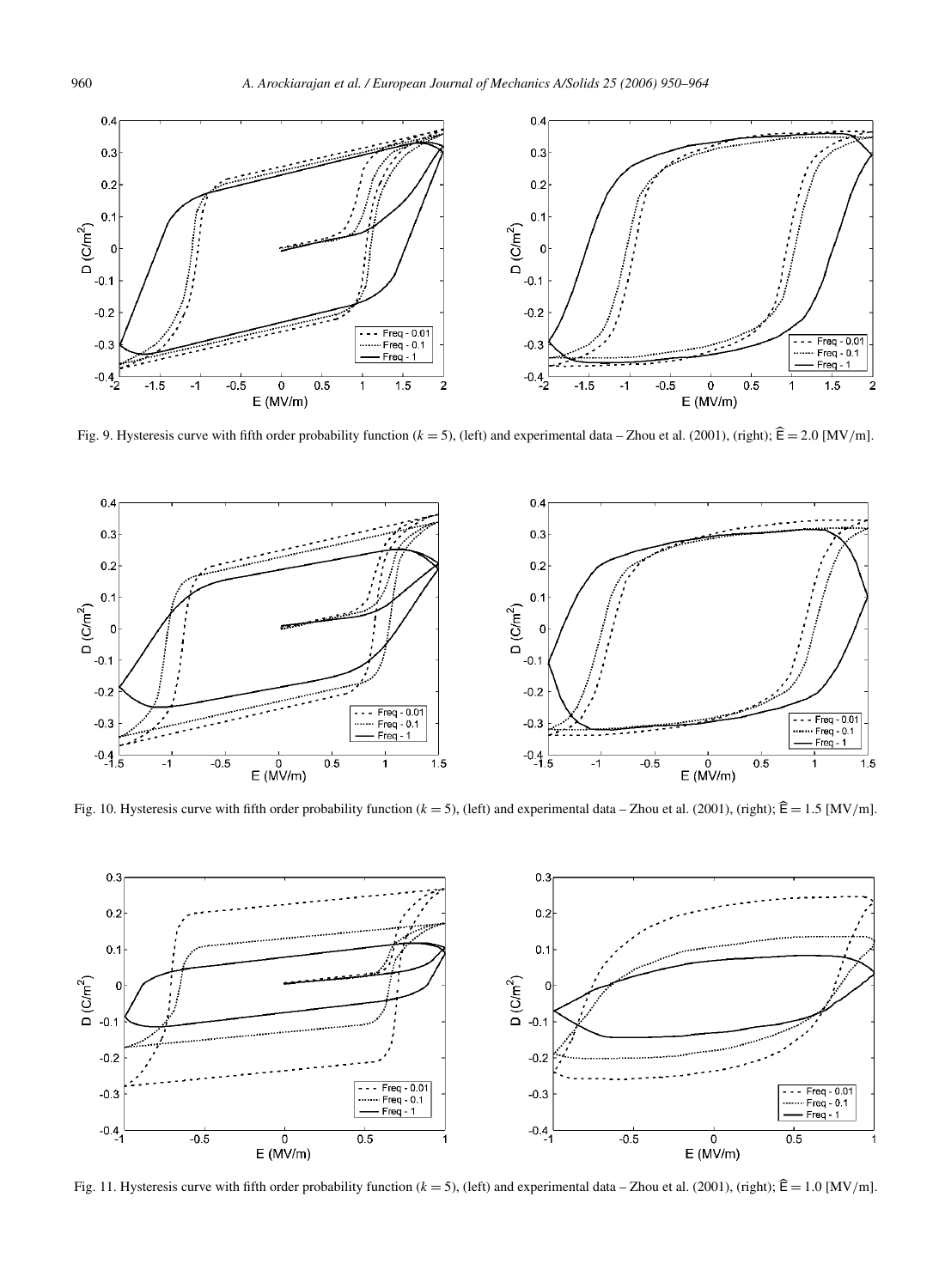

Fig. 12. Butterfly curve with fifth order probability function ( $k = 5$ ), (left) and experimental data – Zhou et al. (2001), (right);  $\hat{E} = 2.0$  [MV/m].



Fig. 13. Butterfly curve with fifth order probability function ( $k = 5$ ), (left) and experimental data – Zhou et al. (2001), (right);  $\hat{E} = 1.5$  [MV/m].



Fig. 14. Butterfly curve with fifth order probability function ( $k = 5$ ), (left) and experimental data – Zhou et al. (2001), (right);  $\hat{E} = 1.0$  [MV/m].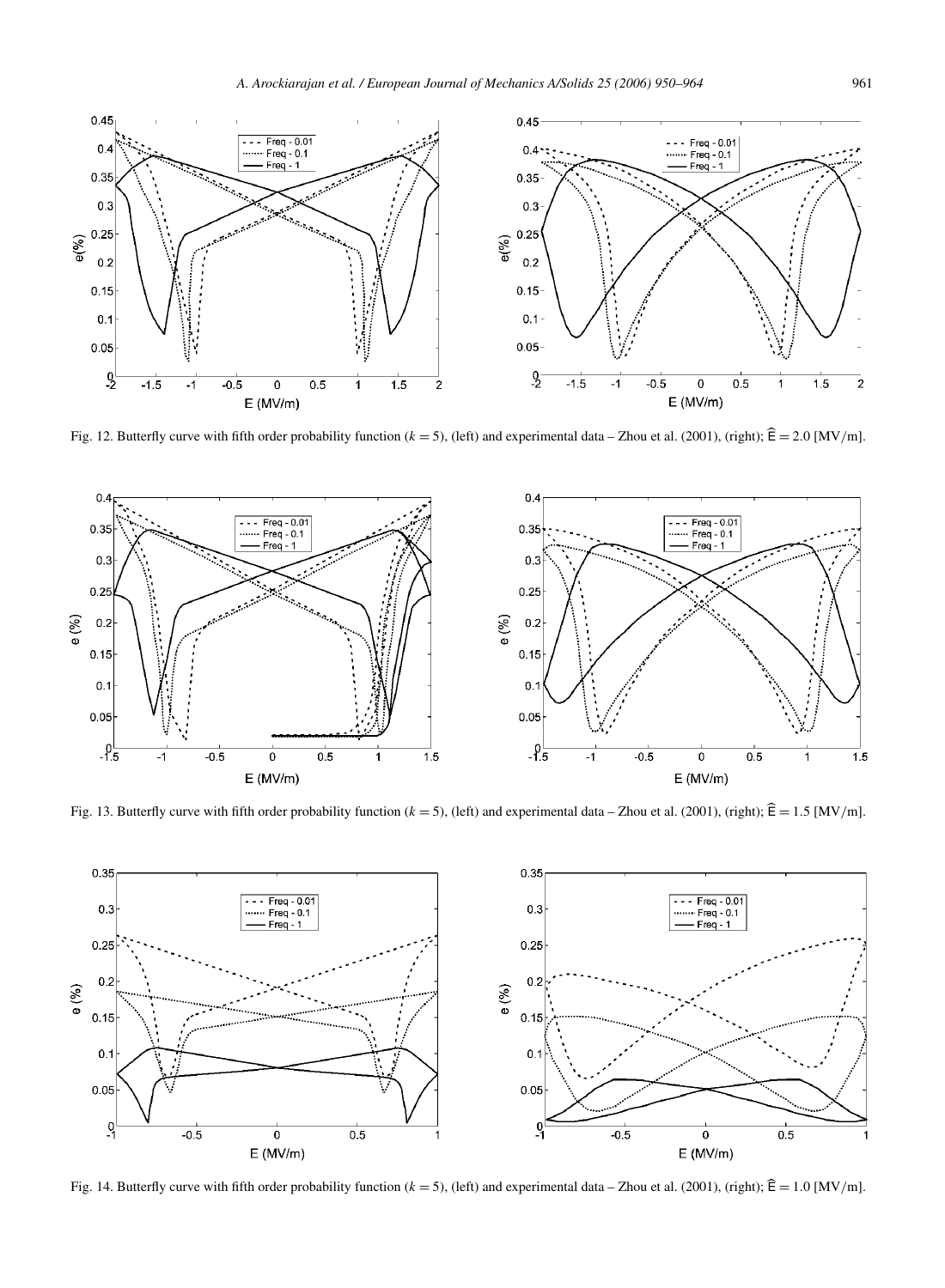loading direction is reversed ( $\hat{\mathsf{E}} = 2.0, 1.5, 1.0$  [MV/m]). In addition, Figs. 6 and 7 monitor that the remanent polarization (electrical displacement at zero electric field) and remanent total strains (longitudinal strain at zero electric field) values are considerably un-affected at loading frequencies  $f_{\phi}$  of 0.01 and 0.10 [Hz] and electric field amplitudes  $\widehat{\mathsf{E}}$  of 2.0 and 1.5 [MV/m]. The main reason for this effect stems from the fact that possible domain switching has widely been completed within one representative time step. From Fig. 8, however, it is clearly observed that the remanent polarization and remanent strains decrease with increasing loading frequencies.

#### *4.2. Simulation of rate-dependent switching with grain boundary effects*

Within the subsequent example, intergranular effects are phenomenologically incorporated via the proposed switching probability function. The additional material parameter or rather the polynomial degree of the probability function has thereby been chosen as  $k = 5$  which renders the simulations to nicely match experimental data.

By analogy with Figs. 6–8 in the previous section, Figs. 9(left)–14(left) show computed hysteresis and butterfly curves for various loading frequencies and amplitudes while Figs. 9(right)–14(right) monitor experimental data reported by Zhou et al. (2001). Since intergranular effects have been taken into account, the simulated curves are much smoother near the macroscopic coercive field compared to the results in Section 4.1. The curves displayed in Figs. 9(left)–14(left) reveal similar observations as those in Figs. 6–8, for instance: the coercive electric field increases with increasing loading frequencies; the remanent polarization and remanent total strains increase at lower loading amplitudes; etc. As a general rule, electric displacements and total strains increase at higher loading frequencies until the coercive field is reached. Apparently, the computations including the probabilistic approach better match experimental results and are in good agreement with the results reported by Zhou et al. (2001).

### **5. Summary**

The main goal of this contribution was the development of a robust coupled three-dimensional finite element formulation capturing rate-dependent switching effects of piezoelectric materials. As a key feature of the proposed framework, a micromechanically motivated energy-based switching criterion has been applied which accounts for coupled electromechanical loading. Besides a phenomenological approach for the incorporation of intergranular effects, a particular volume fraction concept or rather linear kinetics theory enabled the incorporation of rate-dependent switching effects. Based on these elaborations and an initially random polarization orientation to model the un-poled state, finite element examples have been studied. We thereby assumed individual grains to be represented by single finite elements and made use of a staggered iteration scheme. Representative macroscopic hysteresis and butterfly curves have been computed for various loading frequencies and amplitudes by additionally adopting standard volume averaging techniques. As a result, the performed simulations could be compared with measured data and it turned out that the computations based on the developed formulation nicely match experiments. Future research will place particular emphasis on the modeling of rate-dependent switching under coupled electromechanical loading conditions.

## **Acknowledgements**

The authors thank the 'Deutsche Forschungsgemeinschaft (DFG)' for financial support of this work within the 'Graduiertenkolleg 814, Ingenieurmaterialien auf verschiedenen Skalen: Experiment, Modellierung und Simulation'.

# **Appendix A. Finite element setting**

For convenience of the reader, we briefly review the applied electromechanically coupled finite element formulation in the following whereby  $\phi$  and  $\boldsymbol{u}$  constitute the essential degrees of freedom. Adopting standard concepts from computational inelasticity, the local orthonormal frame  ${m_{1,2,3}}$  is thereby stored at the integration point or rather element level, from which both the polarization vectors as well as the spontaneous strain tensor can be computed. The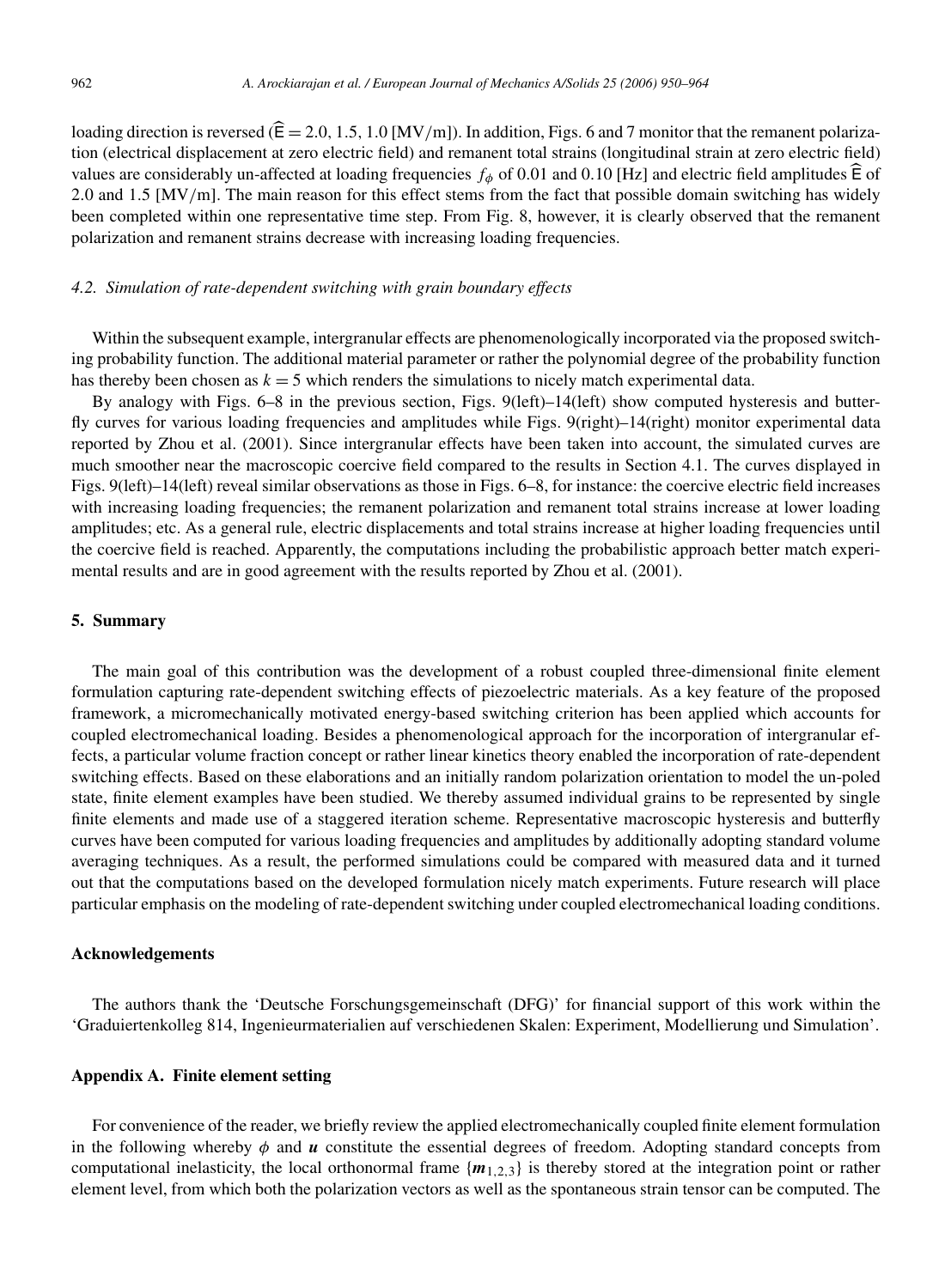finite element formulation itself is directly based on the principle of virtual work so that the correlated weak forms read

$$
G_{\phi} = -\int_{\mathcal{B}} \delta \mathbf{E} \cdot \mathbf{D} \, \mathrm{d}v - \int_{\partial \mathcal{B}_D} \delta \phi q \, \mathrm{d}a = G_{\phi}^{\text{int}} - G_{\phi}^{\text{ext}} = 0,
$$
  
\n
$$
G_{\mathbf{u}} = \int_{\mathcal{B}} \delta \mathbf{\varepsilon} : \sigma \, \mathrm{d}v - \int_{\partial \mathcal{B}_{\sigma}} \delta \mathbf{u} \cdot t \, \mathrm{d}a = G_{\mathbf{u}}^{\text{int}} - G_{\mathbf{u}}^{\text{ext}} = 0
$$
\n(A.1)

wherein b and  $\rho_f$  have been assumed to vanish, compare Eq. (1). Adopting standard finite element techniques, one obtains linearized (incremental) representations of Eqs. (A.1) at the element level and for conservative loading as

$$
\Delta G_{\phi}^{\mathbf{e}} = -\int_{\mathcal{B}^{\mathbf{e}}} \delta E \cdot [d : [\Delta \boldsymbol{\varepsilon} - \Delta \boldsymbol{\varepsilon}^{\mathbf{s}}] + \Delta d : [\boldsymbol{\varepsilon} - \boldsymbol{\varepsilon}^{\mathbf{s}}] + \boldsymbol{\varepsilon} \cdot \Delta E + \Delta P^{\mathbf{s}}] dv,
$$
  

$$
\Delta G_{u}^{\mathbf{e}} = \int_{\mathcal{B}^{\mathbf{e}}} \delta \boldsymbol{\varepsilon} : [\mathbf{C} : [\Delta \boldsymbol{\varepsilon} - \Delta \boldsymbol{\varepsilon}^{\mathbf{s}}] - \Delta E \cdot d - E \cdot \Delta d] dv.
$$
 (A.2)

Based on standard (iso-parametric) interpolation, the approximated electric potential  $\phi$  and  $\delta\phi$ ,  $\Delta\phi$  as well as the displacement field  $u$  and  $\delta u$ ,  $\Delta u$  result in

$$
\phi^{\mathbf{h}} = \sum_{i=1}^{n_{\text{nod}}} N_i \phi_i, \qquad \delta \phi^{\mathbf{h}} = \sum_{i=1}^{n_{\text{nod}}} N_i \delta \phi_i, \qquad \Delta \phi^{\mathbf{h}} = \sum_{i=1}^{n_{\text{nod}}} N_i \Delta \phi_i,
$$
\n(A.3)\n
$$
\mathbf{u}^{\mathbf{h}} = \sum_{i=1}^{n_{\text{nod}}} N_i \mathbf{u}_i, \qquad \delta \mathbf{u}^{\mathbf{h}} = \sum_{i=1}^{n_{\text{nod}}} N_i \delta \mathbf{u}_i, \qquad \Delta \mathbf{u}^{\mathbf{h}} = \sum_{i=1}^{n_{\text{nod}}} N_i \Delta \mathbf{u}_i
$$

with  $x^h = \sum_{i=1}^{n_{\text{nod}}} N_i x_i$  being obvious and, moreover,  $n_{\text{nod}}$  and  $N_i$  denoting the number of nodes per element as well as the shape functions, respectively. Application of the kinematic relations mentioned in Section 2.2 together with Eq. (A.3) consequently enables the following approximations

$$
E^{\text{h}} = -\sum_{i=1}^{n_{\text{nod}}} \phi_i \nabla N_i, \qquad \delta E^{\text{h}} = -\sum_{i=1}^{n_{\text{nod}}} \delta, \phi_i \nabla N_i, \qquad \Delta E^{\text{h}} = -\sum_{i=1}^{n_{\text{nod}}} \Delta \phi_i \nabla N_i,
$$
\n(A.4)\n
$$
\epsilon^{\text{h}} = \sum_{i=1}^{n_{\text{nod}}} [u_i \otimes \nabla N_i]^{sym}, \qquad \delta \epsilon^{\text{h}} = \sum_{i=1}^{n_{\text{nod}}} [\delta u_i \otimes \nabla N_i]^{sym}, \qquad \Delta \epsilon^{\text{h}} = \sum_{i=1}^{n_{\text{nod}}} [\Delta u_i \otimes \nabla N_i]^{sym}
$$

so that the discrete format for  $G_{\phi}$  and  $G_{\mu}$  allows representations as

$$
G_{\phi}^{\mathbf{e}} = \int_{\mathcal{B}^{\mathbf{e}}} \sum_{i=1}^{n_{\text{nod}}} \delta \phi_i [\nabla N_i \cdot \mathbf{D}] \, dv - \int_{\partial \mathcal{B}_{D}^{\mathbf{e}}} \sum_{i=1}^{n_{\text{nod}}} \delta \phi_i [N_i q] \, da = 0,
$$
\n
$$
G_{\mathbf{u}}^{\mathbf{e}} = \int_{\mathcal{B}^{\mathbf{e}}} \sum_{i=1}^{n_{\text{nod}}} \delta \mathbf{u}_i \cdot [\nabla N_i \cdot \boldsymbol{\sigma}] \, dv - \int_{\partial \mathcal{B}_{\sigma}^{\mathbf{e}}} \sum_{i=1}^{n_{\text{nod}}} \delta \mathbf{u}_i \cdot [N_i t] \, da = 0
$$
\n(A.5)

and, by analogy with Eq. (A.2), we finally obtain

$$
\Delta G_{\phi}^{\text{e}} = -\int_{\mathcal{B}^{\text{e}}} \sum_{i,j=1}^{n_{\text{nod}}} \delta \phi_i [\nabla N_i \cdot \epsilon \cdot \nabla N_j] \Delta \phi_j + \delta \phi_i [\nabla N_i \cdot \boldsymbol{d} \cdot \nabla N_j] \cdot \Delta \boldsymbol{u}_j \, \mathrm{d}v,
$$
\n
$$
\Delta G_{\boldsymbol{u}}^{\text{e}} = -\int_{\mathcal{B}^{\text{e}}} \sum_{i,j=1}^{n_{\text{nod}}} \delta \boldsymbol{u}_i \cdot [\nabla N_i \cdot \boldsymbol{d} \cdot \nabla N_j] \Delta \phi_j - \delta \boldsymbol{u}_i \cdot [\nabla N_i \cdot \mathbf{C} \cdot \nabla N_j] \cdot \Delta \boldsymbol{u}_j \, \mathrm{d}v.
$$
\n(A.6)

Any contributions stemming from  $\Delta P^s$ ,  $\Delta \varepsilon^s$  or  $\Delta d$  are neglected in Eq. (A.6) but explicitly captured within the staggered iteration scheme summarized in Table 1. In view of a correlated finite element implementation, the terms in